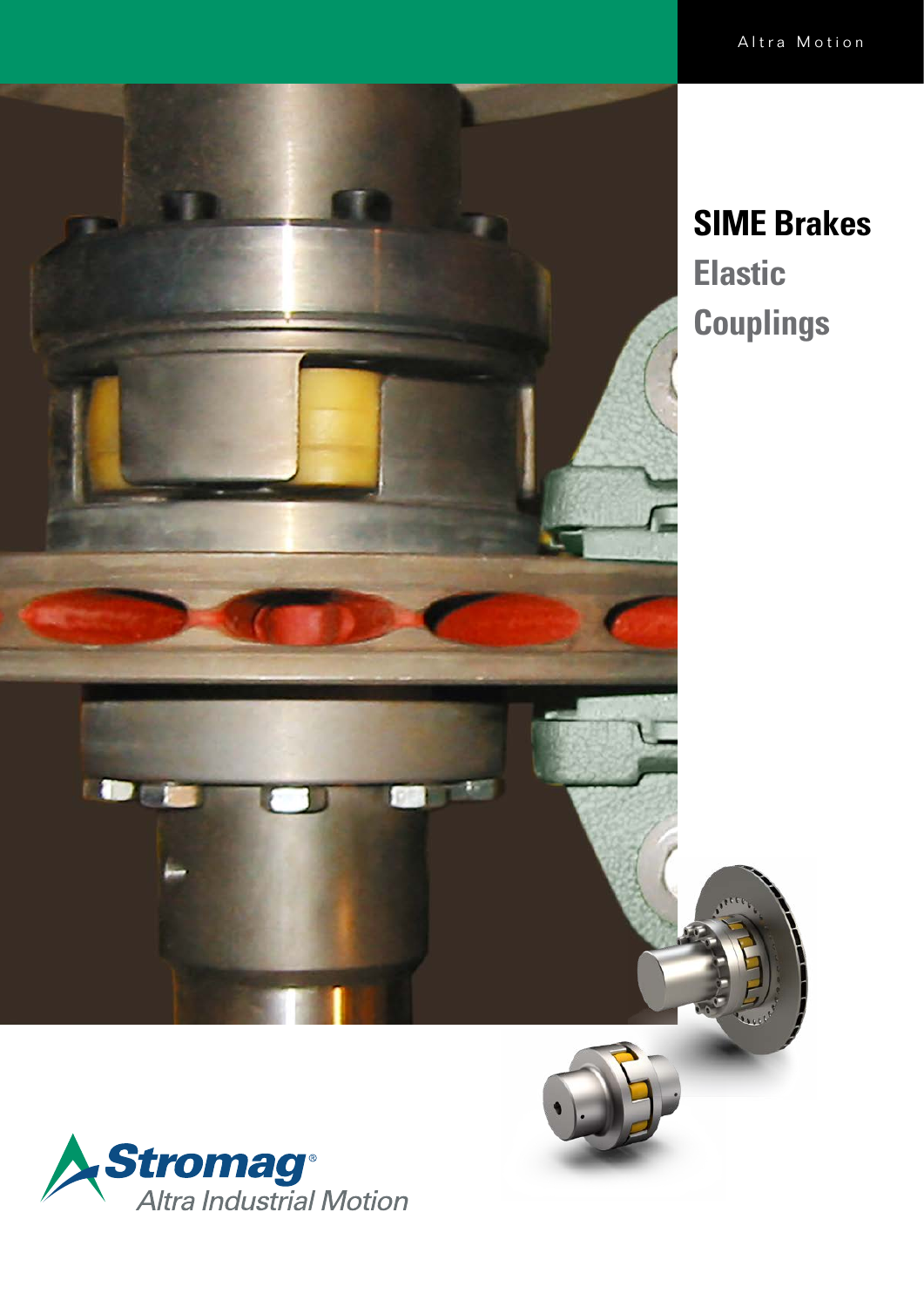# SIME BRAKES ELASTIC COUPLINGS

SVKL / SDKL SVK / SDK SVKL-ML / SDKL-ML SVW / SDW 30 to 164 30 to 164 Length: 75 to 400 *Dimensions in mm* SVKL / SDKL length: 287 to 577 SVK / SDK length: 244 to 464 SVKL-ML / SDKL-ML length: 320 to 637 SVKL / SDKL SVK / SDK - ML 109 to 288 68 à 177 **108 109 107 to 140 140 to 200** *Dimensions in mm* size: 125 to 400 - Ødisc: 315 to 795 size: 50 to 400 68 à 177

## MAXIMAL TORQUE (in N.m.)

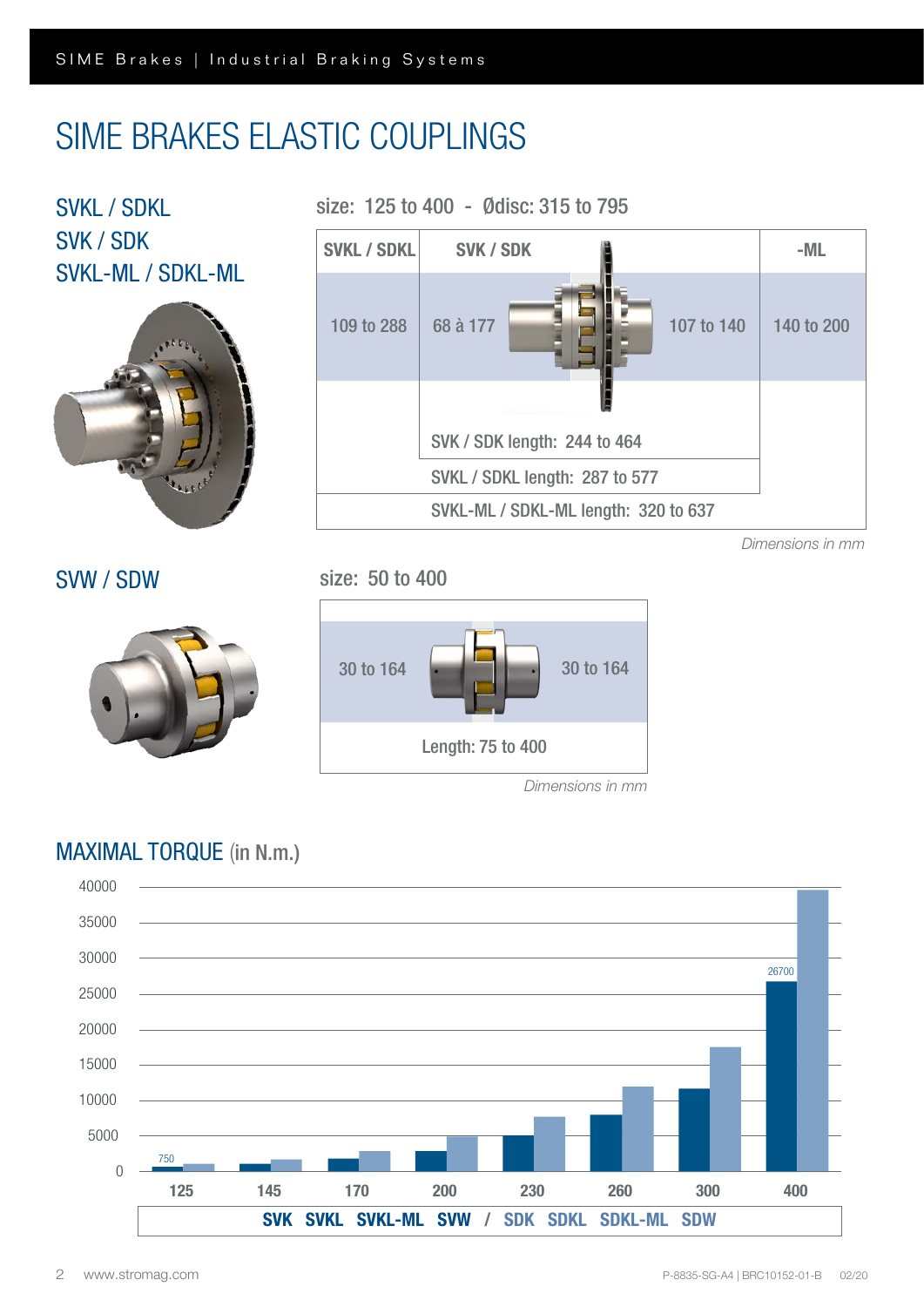## ECONOMICAL - EASY INSTALLATION & MAINTENANCE - HIGH PERFORMANCE

Torque transmission with Torsional vibrations damping Noise reduction Electrical insulation

Shock load accomodation Balance of angular, radial and axial shaft misalignments within tolerances

2 rubber element hardnesses V: shore 93 A allowing higher misalignment **D**: shore 60 D for higher torque transmission

RUBBER ELEMENT

Ventilated discs, thickness 30 mm Solid discs in option

A LARGE RANGE OF DISCS

A large range of transmissible torques

## 2-PARTS CAM RING

A LARGE RANGE OF SIZES <br>
Without moving the machines back

Easy maintenance No lubrification requirements Easy replacement of the rubber elements